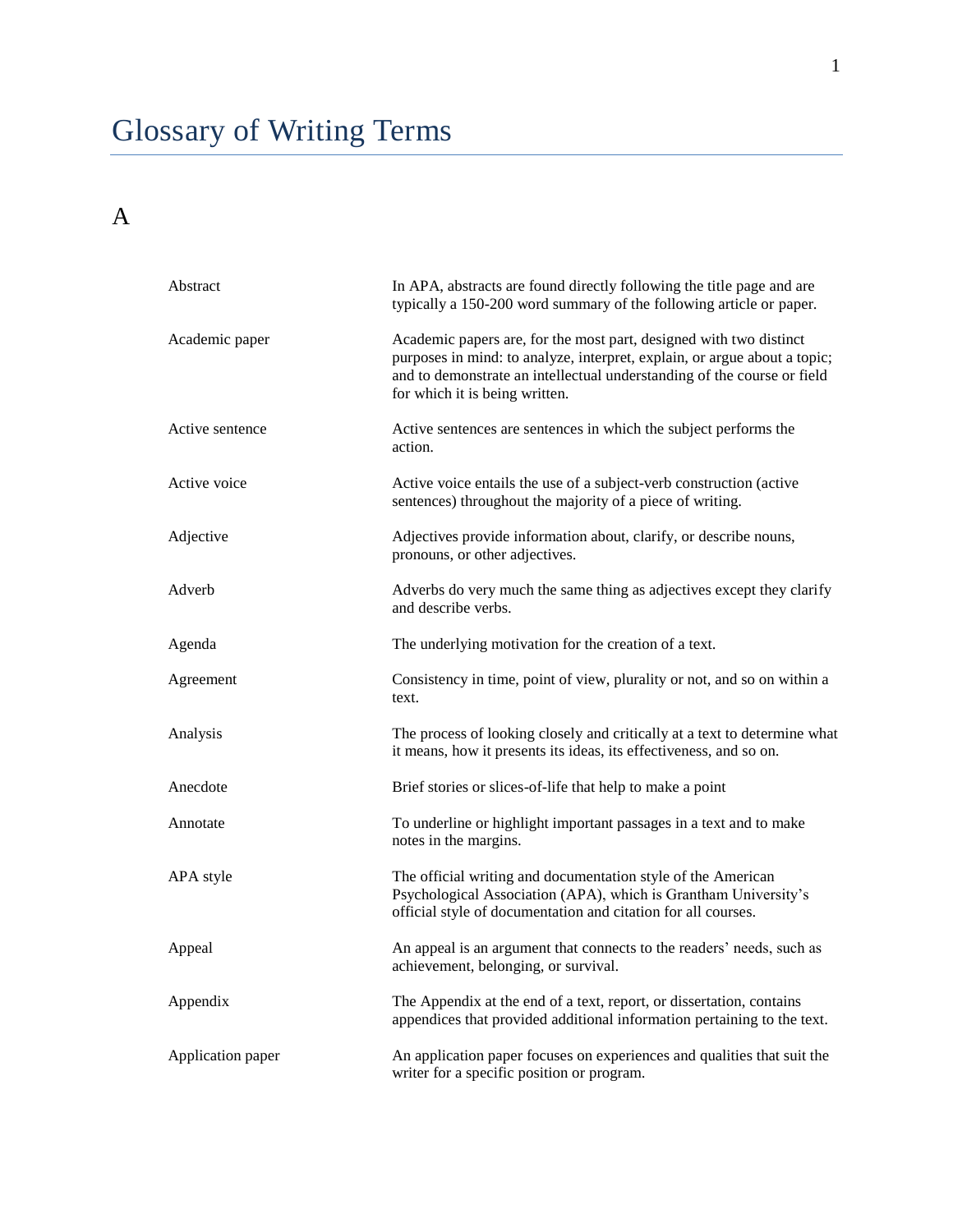| Argument            | Argument involves a course in logical thinking intended to convince<br>the reader to accept an idea or to take action.                                                                                      |
|---------------------|-------------------------------------------------------------------------------------------------------------------------------------------------------------------------------------------------------------|
| Argumentative paper | An argumentative paper presents an argument about a timely, debatable<br>topic.                                                                                                                             |
| Artifact            | An artifact is an object made or modified by a human culture.                                                                                                                                               |
| Attributive phrase  | A group of words that indicates the source of an idea or quotation.                                                                                                                                         |
| Attributive tag     | See <i>attributive phrase</i> .                                                                                                                                                                             |
| Audience            | This term literally refers to the listeners or hearers of a speech,<br>including the intended listeners/hearers, but is commonly used to refer<br>to the intended reader or readers for a piece of writing. |

#### B

| <b>Basic listing</b>   | A brief, somewhat informal itemizing of main points.                                                                                                                                                                                                                                                                     |
|------------------------|--------------------------------------------------------------------------------------------------------------------------------------------------------------------------------------------------------------------------------------------------------------------------------------------------------------------------|
| <b>Biased words</b>    | Words that unfairly or disrespectfully depict individuals of groups.                                                                                                                                                                                                                                                     |
| Bibliography           | Lists of works that cover a particular subject.                                                                                                                                                                                                                                                                          |
| <b>Block</b> quotation | A long quotation of 40 words or more. Block quotations are formatted<br>in a way that sets them apart from the rest of the text by tabbing- in<br>each line, omitting the quotation marks, and leaving the citation outside<br>of the end punctuation.                                                                   |
| <b>Blogs</b>           | Online journals (shorthand for "Web log").                                                                                                                                                                                                                                                                               |
| Body language          | Body language is a communication style that involves the use of<br>physical cues to indicate a person's level of comfort, interest,<br>engagement, etc.                                                                                                                                                                  |
| Body paragraph         | A paragraph comprising, in part, the central portion or body of a paper<br>or other, similarly structured, document, which is focused on<br>articulating, developing, and supporting a single point of the larger<br>argument presented by the author with his/her thesis statement in the<br>introductory paragraph(s). |
| Boolean operators      | Words or symbols used when searching research databases that<br>describe the relationship between various words or phrases in a search.                                                                                                                                                                                  |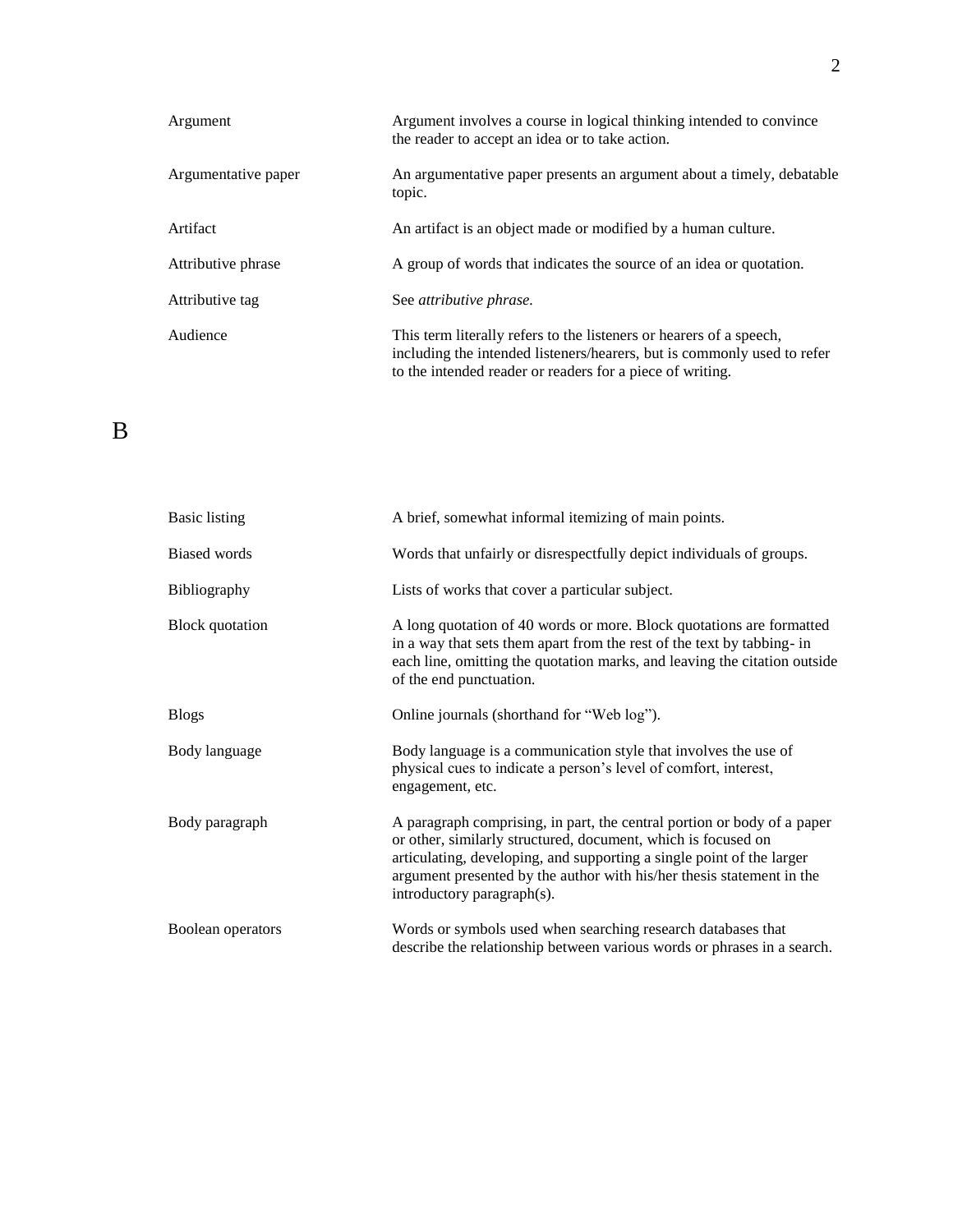| Call numbers       | A set of numbers used by the Library of Congress that specify the<br>subject area, topic, and authorship or title of a book, magazine, or other<br>text.                                                                                                                                                                    |
|--------------------|-----------------------------------------------------------------------------------------------------------------------------------------------------------------------------------------------------------------------------------------------------------------------------------------------------------------------------|
| Camera-eye         | An approach to writing that involves sharing details as though a camera<br>lens moving across a subject.                                                                                                                                                                                                                    |
| Cause-effect paper | A paper that examines the conditions or actions that lead to a specific<br>outcome.                                                                                                                                                                                                                                         |
| Chronology         | Order of events as they have occurred in time. We often refer to<br>descriptions of events in chronological order.                                                                                                                                                                                                          |
| Citation           | An agreed-upon notation that gives credit to those who informed the<br>ideas within a text that did not originate with the text's author.                                                                                                                                                                                   |
| Classical argument | Until recently, the most popular of argumentative styles. This style,<br>invented in ancient Greece, involves two individuals arguing opposite<br>sides of an argument in order to convince an unbiased third person.                                                                                                       |
| Clichés            | Overused words or phrases that, through time, have lost their meaning.<br>For example, "It's raining cats and dogs!" or, "It wasn't just easy; it<br>was a piece of cake!"                                                                                                                                                  |
| Climax             | The most exciting moment in a narrative; the moment at which the<br>person succeeds, fails, or learns something.                                                                                                                                                                                                            |
| Closed question    | Questions that can be answered by a simple "yes" or "no".                                                                                                                                                                                                                                                                   |
| Clustering         | A form of brainstorming by freely recording words and phrases around<br>a nucleus word.                                                                                                                                                                                                                                     |
| Coherence          | Strong connection between sentences in a paragraph; achieved through<br>transition and repetition.                                                                                                                                                                                                                          |
| Collections        | The materials housed within a library.                                                                                                                                                                                                                                                                                      |
| Colloquialism      | Colloquialisms are common words which work well in common<br>conversation, but are not suitable for academic writing. Words like,<br>"cool," "sweet," "y'all," and "gonna" are colloquialisms. Often, these<br>can also be whole phrases like, "I was as nervous as a long-tailed cat in<br>a room full of rocking chairs." |
| Comma splice       | A common error in writing made when the writer combines two<br>independent clauses together with a comma (and nothing else). (i.e.<br>"There was no way I was going alone, she said she wouldn't dream of<br>letting me out of her sight.").                                                                                |
| Concessions        | Openly recognizing the validity of opposing viewpoints.                                                                                                                                                                                                                                                                     |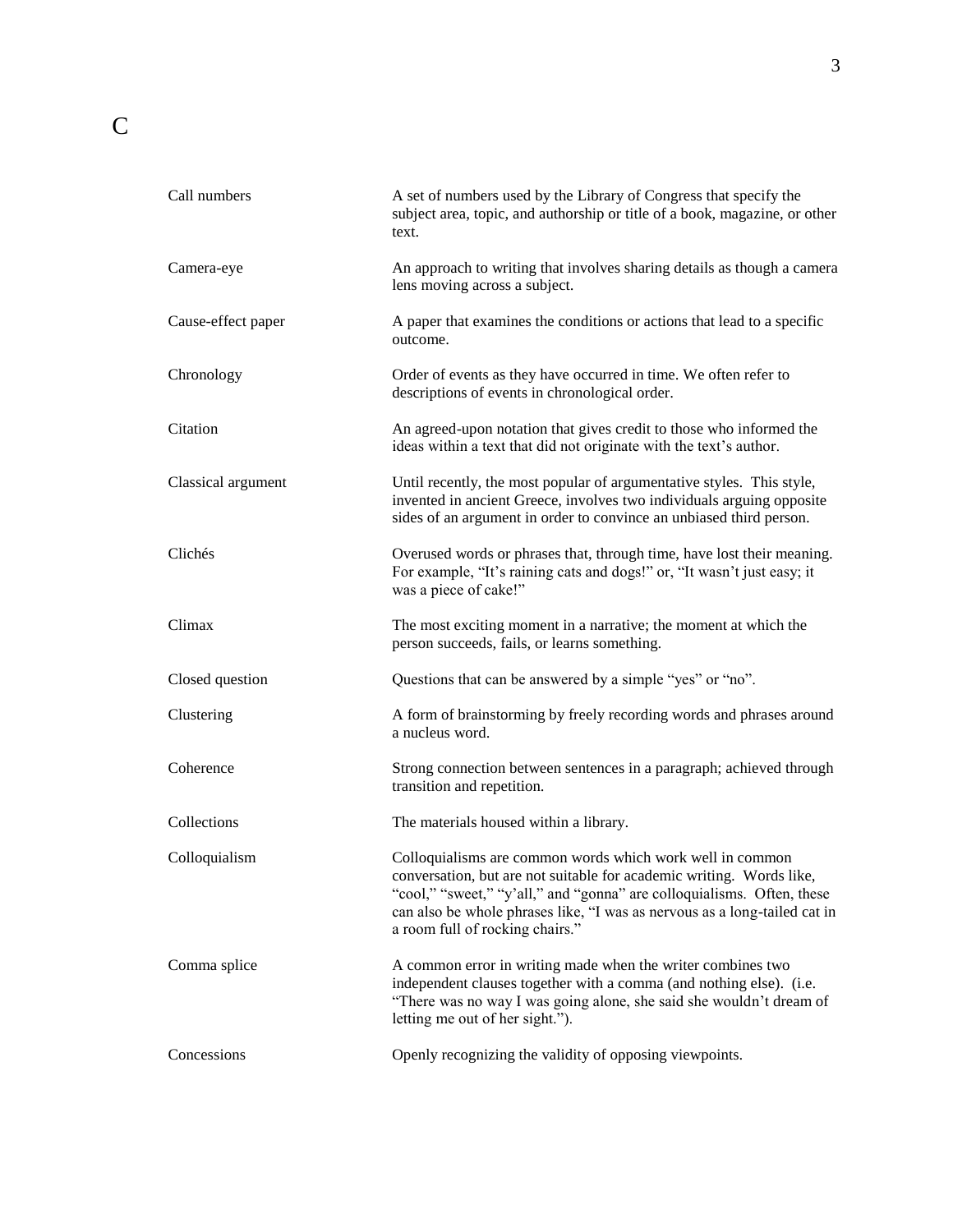| Conflict      | The obstacles or adversaries confronted by people in narratives; person<br>vs. person, person vs. society, person vs. self, person vs. technology,<br>person vs. nature, etc.                                                                                                                                                                  |
|---------------|------------------------------------------------------------------------------------------------------------------------------------------------------------------------------------------------------------------------------------------------------------------------------------------------------------------------------------------------|
| Conjunction   | A word that joins two ideas within a sentence. For example: "I love<br>pizza, and I love tacos." The conjunction is "and." Another example<br>would be: "I would love some pizza, but it gives me heartburn.                                                                                                                                   |
| Connotation   | The suggestion made by a word or group of words—the implied<br>meaning.                                                                                                                                                                                                                                                                        |
| Context       | The set of circumstances in which a statement is made; the text and<br>other factors that surround a specific statement and are crucial to<br>understanding it.                                                                                                                                                                                |
| Contraction   | The shortening or abbreviation of a phrase of two or more words into a<br>single word for the sake of efficiency and/or for use within informal<br>writing or speech (e.g. do not may be contracted as don't). While<br>contractions are often found in informal modes of writing and speech,<br>they are not appropriate in academic writing. |
| Controversies | Issues about which there are two or more strongly opposing views or<br>highly debatable issues.                                                                                                                                                                                                                                                |
| Conventions   | The standard rules for spelling, punctuation, mechanics, usage,<br>grammar, and formatting.                                                                                                                                                                                                                                                    |
| Copyright     | Legal ownership of the text of a document, entitling the owner of the<br>copyright to determine if/when/how that text may be reproduced.                                                                                                                                                                                                       |

D

| Database            | An electronic repository of information organized by subject and/or<br>academic or professional discipline (e.g. scholarly articles). |
|---------------------|---------------------------------------------------------------------------------------------------------------------------------------|
| Debatable topic     | A topic that is not mere fact, but can be argued from at least two<br>different angles.                                               |
| Deductive reasoning | Reasoning that works from general principles or ideas; through specific<br>applications, support, and/or examples; to a conclusion.   |
| Defensible position | A claim that is debatable, but can be strongly supported by evidence; a<br>claim that is neither fact nor an unsupportable opinion.   |
| Denotation          | A word's literal meaning.                                                                                                             |
| Dialogue            | The words spoken by people. In writing, dialogue is set apart by<br>quotation marks.                                                  |
| Directed writing    | An exploration tactic using one of a set of thinking moves: describe,<br>compare, associate, analyze, argue, or apply.                |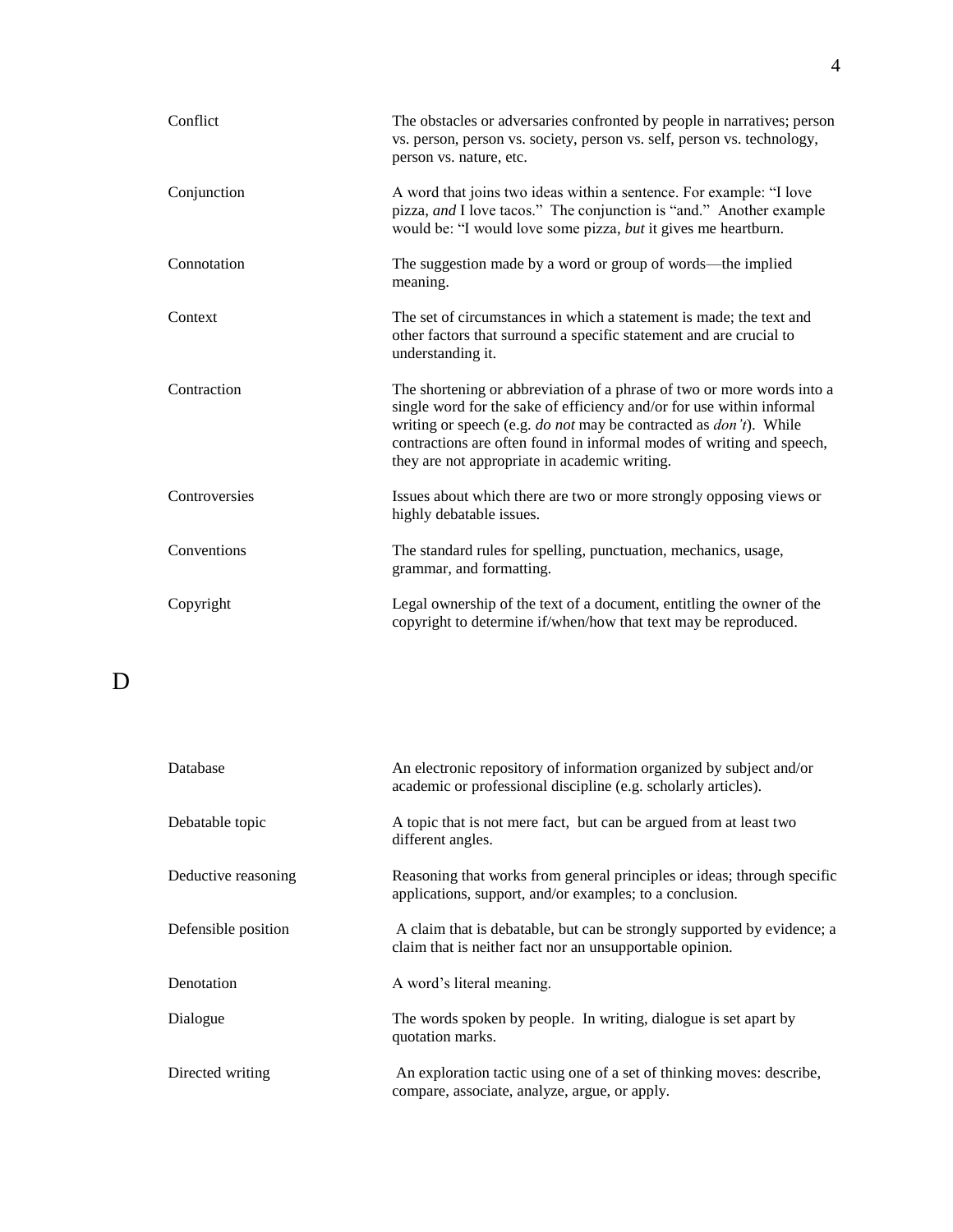| Direct quotation           | A word-for-word statement or passage from an original source. In<br>writing, quotations are typically set apart by quotation marks and<br>always cited. See also block quotation)                                                                                                                                                                                |
|----------------------------|------------------------------------------------------------------------------------------------------------------------------------------------------------------------------------------------------------------------------------------------------------------------------------------------------------------------------------------------------------------|
| Documentation              | Crediting sources of information, through in-text citations or references<br>and a list of works cited or references, generally on a page or pages<br>located at the end of a paper.                                                                                                                                                                             |
| <b>DOI</b>                 | A Digital Object Identifier is an alphanumeric code that online content<br>providers (e.g. databases, scholarly journals) provide as an alternative<br>to the actual URL of a document so that researchers may cite those<br>online documents using a static identifier within their bibliographic<br>citations.                                                 |
| Drafting                   | Writing sentences and paragraphs to create an initial draft of a paper—<br>should contain a beginning, a middle, and an end.                                                                                                                                                                                                                                     |
|                            |                                                                                                                                                                                                                                                                                                                                                                  |
| <b>EBSCO</b>               | The online research database provided to students and faculty by<br>Grantham University for the purposes of conducting academic research<br>necessary for courses of study offered by the University. This database<br>provides bibliographic citations and, in many cases, full texts of articles<br>originally published in peer-reviewed, scholarly journals. |
| Editing                    | Refining a draft in terms of word choice and sentence style and<br>checking it for conventions.                                                                                                                                                                                                                                                                  |
| Ellipsis                   | A set of three periods with one space preceding and following each<br>period; a punctuation mark that indicates a deletion of material.                                                                                                                                                                                                                          |
| Paper                      | The process of trying or testing (from the French verb, paperer,<br>translated as to try); a written document that explores a particular<br>question or issue, typically offering a thesis and supporting argument in<br>response.                                                                                                                               |
| Ethos                      | An argumentative strategy designed to build, and then use the<br>audience's sense of trust and respect for the arguer to promote an idea.                                                                                                                                                                                                                        |
| Etymology                  | The origin of a word.                                                                                                                                                                                                                                                                                                                                            |
| <b>Extended definition</b> | A type of analytical writing that explores the meaning of a specific<br>term, providing denotation, connotation, and a variety of perspectives<br>on the term.                                                                                                                                                                                                   |
| Extreme claims             | Claims that include words <i>(all, best, never, worst)</i> that are overly<br>positive or negative.                                                                                                                                                                                                                                                              |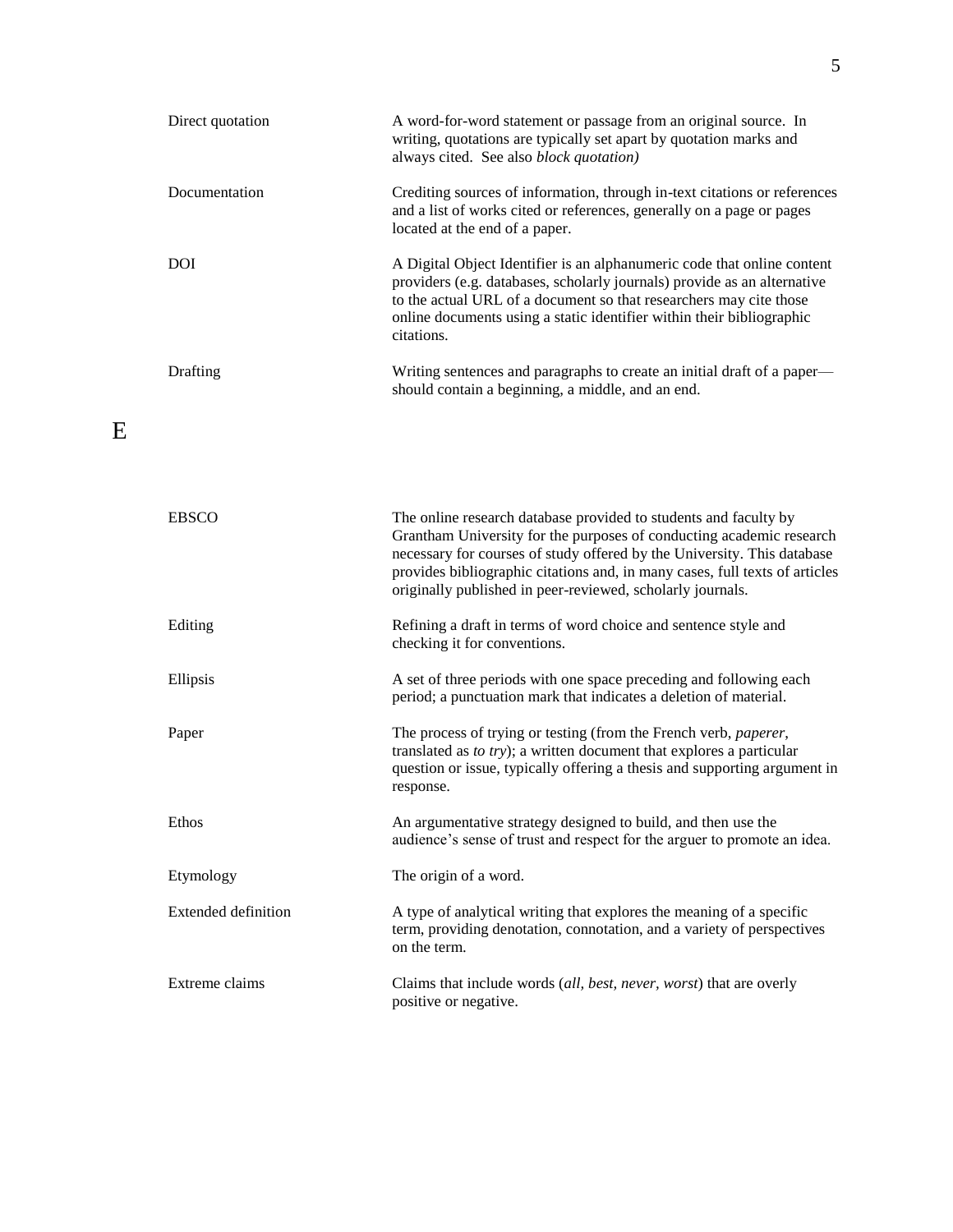| Facts                | Statements that can be checked for accuracy through empirical<br>evidence.                                                                                                                                                                                                                                                                                                                                                                    |
|----------------------|-----------------------------------------------------------------------------------------------------------------------------------------------------------------------------------------------------------------------------------------------------------------------------------------------------------------------------------------------------------------------------------------------------------------------------------------------|
| Fair use             | Rules governing the use of small (not large) portions of a text for non-<br>commercial purposes.                                                                                                                                                                                                                                                                                                                                              |
| Fake writing voice   | A writing voice that sounds overly academic, bland, or unnatural.                                                                                                                                                                                                                                                                                                                                                                             |
| Feasible             | Do-able; reasonable-given time, budgets, resources, and<br>consequences.                                                                                                                                                                                                                                                                                                                                                                      |
| Field research       | An on-site scientific study conducted for the purpose of gathering raw<br>data.                                                                                                                                                                                                                                                                                                                                                               |
| First draft          | The initial writing in which the writing connects facts and details about<br>the topic.                                                                                                                                                                                                                                                                                                                                                       |
| First person         | A confessional or conversational style of writing that connects the<br>thoughts of the writer directly to the reader through the use of the<br>pronouns: I, me, we, us and so on. Good for some papers, but in<br>general, is not considered appropriate for academic writing. First<br>person is frowned upon when writing APA Style research papers.                                                                                        |
| Flush                | The justification of the text in a paper (meaning to which margin of the<br>page the text lines up). In APA, with the exception of page numbers,<br>the title of the paper, the title-block, certain level titles, block<br>quotations, the abstract title, and the References page title-- all text<br>should be justified flush left. Page numbers are placed flush right, and<br>all of the other exceptions are <i>center justified</i> . |
| Focus                | The specific part of the subject to be covered in a piece of writing.                                                                                                                                                                                                                                                                                                                                                                         |
| Focused free-writing | A form of free writing that is approached from a specific angle or as a<br>quick draft of a paper.                                                                                                                                                                                                                                                                                                                                            |
| Forecasting          | Also known as <i>foreshadowing</i> , this is a writing technique that shows a<br>preview of what the reader can expect throughout the rest of a<br>document. In academic writing, forecasting usually happens within the<br>thesis statement or within the transitions between paragraphs or<br>sections.                                                                                                                                     |
| Foreshadowing        | (see forecasting)                                                                                                                                                                                                                                                                                                                                                                                                                             |
| Form                 | The type of writing; for example, report, letter, proposal, editorial,<br>paper, story, or poem.                                                                                                                                                                                                                                                                                                                                              |
| Formal English       | Carefully worded language suitable for most academic writing.                                                                                                                                                                                                                                                                                                                                                                                 |
| Formatting           | The visual organization of a document, including, but not limited to,<br>margins, font, font size, font color, textual justification, line spacing,<br>etc.                                                                                                                                                                                                                                                                                   |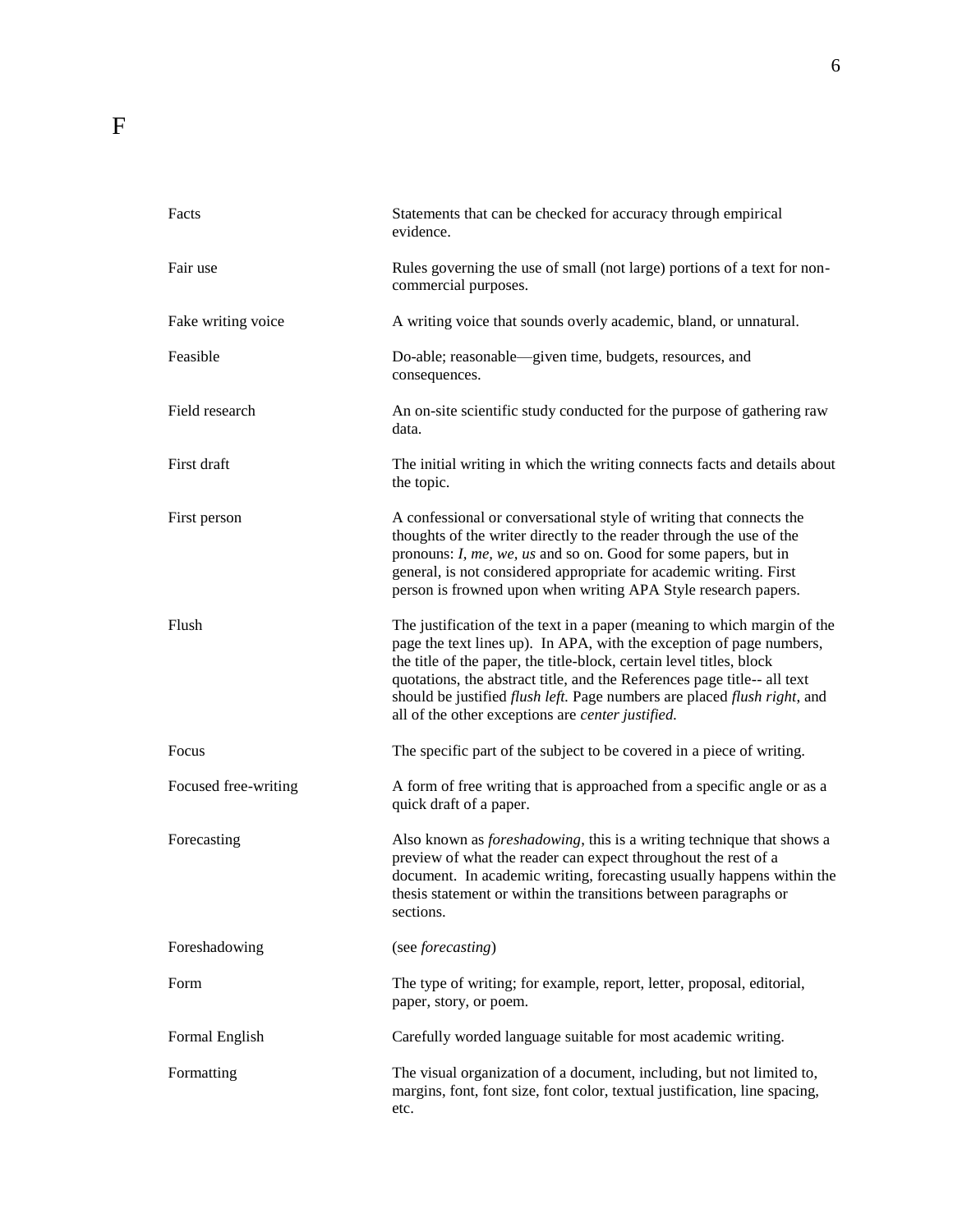| Formulaic writing | Writing that stiffly adheres to a prescribed format and, because of that,<br>fails to make an impact.                                                                                                                                                    |
|-------------------|----------------------------------------------------------------------------------------------------------------------------------------------------------------------------------------------------------------------------------------------------------|
| Forwarding        | The process of interacting with an idea through writing. When we are<br>forwarding, we are changing the idea, extending it, reshaping it, and<br>filtering it through our consciousness in order to send the new, altered<br>version out into the world. |
| Fragment          | An incomplete sentence (missing a verb or a subject).                                                                                                                                                                                                    |
| Free-writing      | A form of non-stop writing used during the early stages of the writing<br>process to collect thoughts and ideas.                                                                                                                                         |

# G

| Glossary          | A list of important words and terms.                                                    |
|-------------------|-----------------------------------------------------------------------------------------|
| Graphic organizer | A chart or diagram used to arrange the main points and essential details<br>of a paper. |

# H

| Hanging indent    | A hanging indent is the indention of the first line of a paragraph. Using<br>the tab-key is generally the easiest way to create a hanging indent, but<br>one can always use 12 spaces on the space bar. |
|-------------------|---------------------------------------------------------------------------------------------------------------------------------------------------------------------------------------------------------|
| <b>Hyperlinks</b> | Specially formatted text that enables readers to click to another spot on<br>the Internet.                                                                                                              |

#### I

| Implications        | Natural results, direct and indirect, whether good or bad.                                                                                                                                                                  |
|---------------------|-----------------------------------------------------------------------------------------------------------------------------------------------------------------------------------------------------------------------------|
| Inductive reasoning | Reasoning that works from particular details toward general<br>conclusions.                                                                                                                                                 |
| In-text citation    | Like citation, an in-text citation is an agreed-upon notation that gives<br>credit to those who informed the ideas within a text that did not<br>originate with the text's author. In APA in-text citations are required in |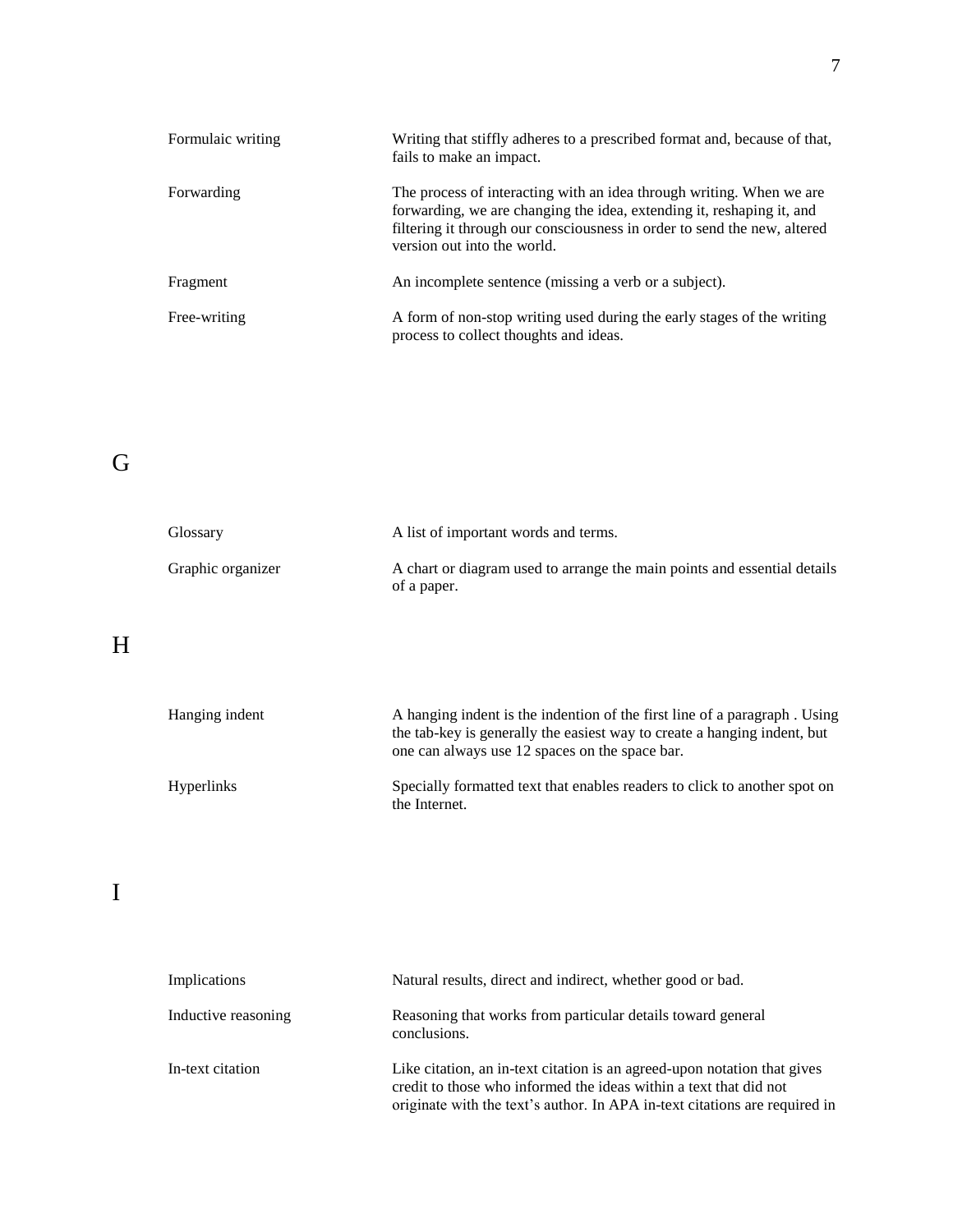|                  | brief form within the body of the text, and are fully-cited on the<br>References $page(s)$ . |
|------------------|----------------------------------------------------------------------------------------------|
| Informal English | Language characterized by a more relaxed, personal tone suitable for<br>personal writing.    |
| Intensity        | A writer's level of concern for the topic as indicated by the writing<br>voice.              |

| Jargon   | Technical terms not familiar to the general reader.                                                                                                                                                                                                                                                                         |
|----------|-----------------------------------------------------------------------------------------------------------------------------------------------------------------------------------------------------------------------------------------------------------------------------------------------------------------------------|
| Journal  | A notebook used regularly for personal writing.                                                                                                                                                                                                                                                                             |
| Journals | Publications providing specialized scholarly information for a narrowly<br>focused audient. Journals may be published monthly, bi-monthly,<br>quarterly, etc. Most journals are now also digitized. Many can be found<br>in Grantham library's free database. Some online journals require a<br>subscription fee to access. |

### L

| Level of language | The level of language a writer uses—informal, semi-formal, or formal.                                      |
|-------------------|------------------------------------------------------------------------------------------------------------|
| Line diagram      | A graphic organizer used to arrange ideas for expository writing.                                          |
| Logical fallacies | Logical fallacies are false arguments based on fuzzy, dishonest, or<br>incomplete thinking.                |
| Logos             | An argumentative strategy designed to appeal to an audience's logic.                                       |
| Loose sentence    | A sentence that provides a base clause near the beginning, followed by<br>explanatory phrases and clauses. |

### M

| Main claim | A debatable statement, the thesis or key point in an argument.                                                                |
|------------|-------------------------------------------------------------------------------------------------------------------------------|
| Medium     | The way that writing is delivered; for example, in a printed publication<br>or online.                                        |
| Metaphor   | A comparison that equates two dissimilar things without using <i>like</i> or<br><i>as</i> ; saying that one thing is another. |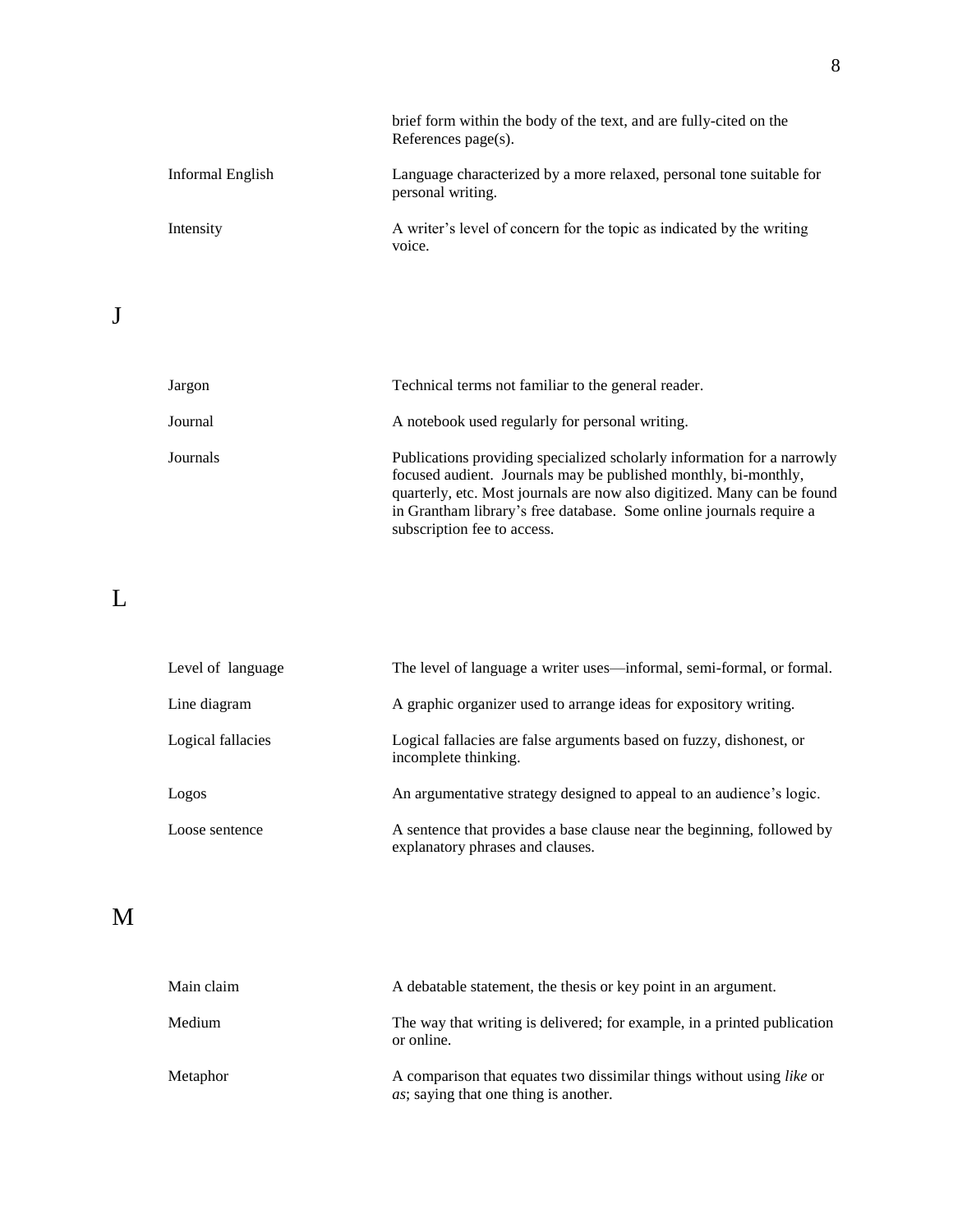| <b>M</b> nemonics | Memory techniques in which new ideas are associated with more<br>recognizable or memorable words, images, or ideas. |
|-------------------|---------------------------------------------------------------------------------------------------------------------|
| Modifiers         | Words that limit or describe other words or groups of words; adjectives<br>or adverbs.                              |

# N

| Nominal      | A noun form of a verb such as <i>description</i> , <i>instructions</i> , <i>confirmation</i> . |
|--------------|------------------------------------------------------------------------------------------------|
| Noun         | A part of speech that stands for a person, place, thing, or idea.                              |
| Nucleus word | The central theme in a cluster, connecting all other ideas.                                    |

# O

| Observation         | Noting information received in person through the senses.                                                                           |
|---------------------|-------------------------------------------------------------------------------------------------------------------------------------|
| Omit                | To leave out.                                                                                                                       |
| Open-ended question | A question that requires an elaborate answer.                                                                                       |
| Opinions            | Personally held attitudes or beliefs.                                                                                               |
| Options             | Choices provided with an assignment.                                                                                                |
| Order of importance | A pattern of organization often used in persuasive writing in which the<br>writer begins or ends with the most convincing argument. |
| Order of location   | Organizing details according to their position; progressing from near to<br>far, inside to outside, and so on.                      |
| Organizing pattern  | The way that details are arranged in writing; for example, chronological<br>order or cause/effect order.                            |
| Original document   | A record that relates directly to an event, issue, object, or a<br>phenomenon.                                                      |
| Orphan              | A single line of a new paragraph at the bottom of a page.                                                                           |
| Overall design      | The pattern the writing takes to move deas along—time order,<br>compare-contrast, and so on.                                        |
| <b>OWLs</b>         | Online writing labs where individuals can get answers to their writing<br>questions.                                                |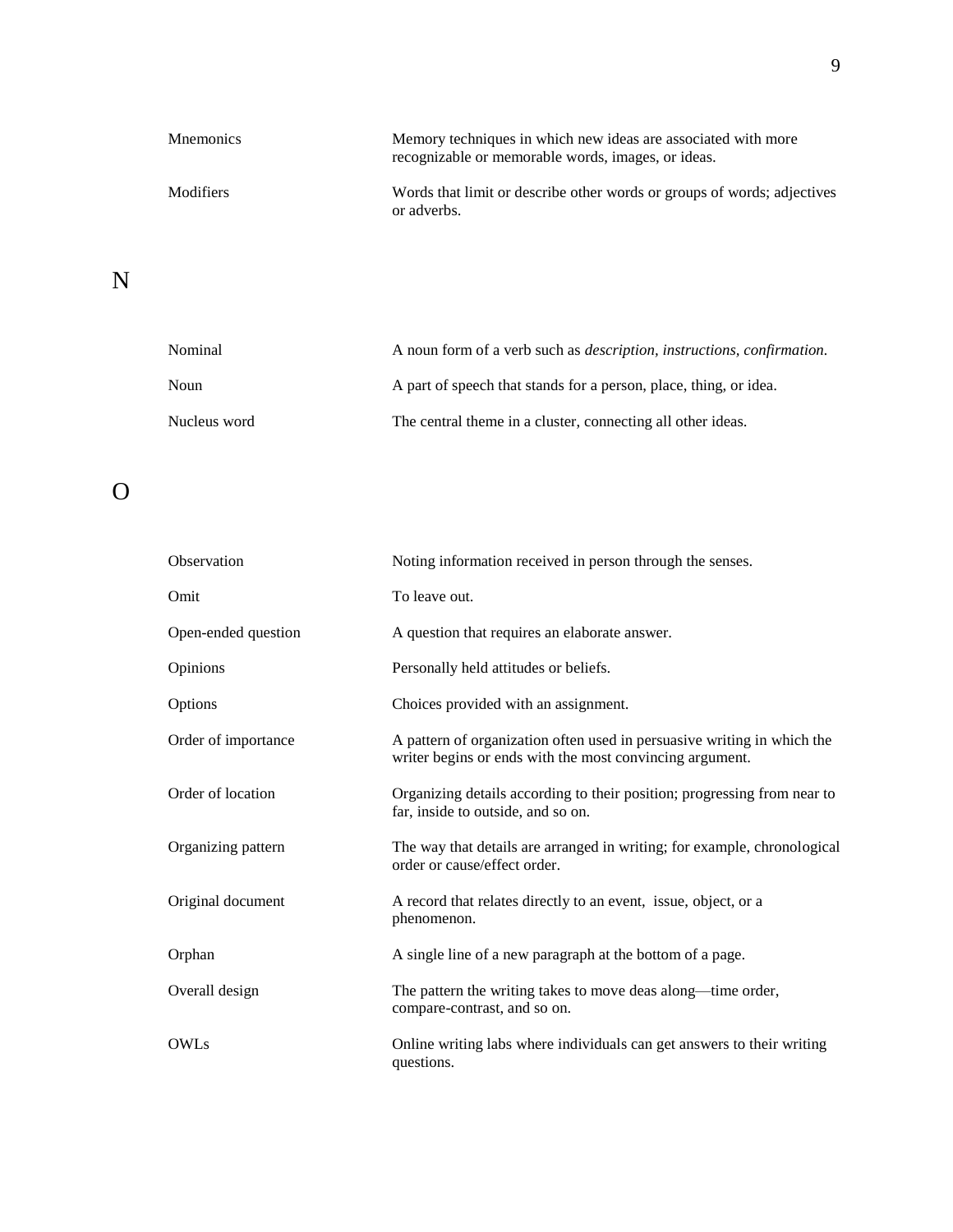| Page design        | The elements (typography, spacing, graphics) that create the look of a<br>paper; readability is the focus of design for academic writing.                                           |
|--------------------|-------------------------------------------------------------------------------------------------------------------------------------------------------------------------------------|
| Paper mill         | A typically commercial organization, usually represented online<br>through a web site, offering academic-style papers or papers, usually<br>for a fee, to would-be plagiarizers.    |
| Parallelism        | Repeating phrases or sentence structures to show the relationship<br>between ideas.                                                                                                 |
| Paraphrase         | To discuss an entire document in one's own words.                                                                                                                                   |
| Passive sentence   | Sentences in which the subject is acted upon.                                                                                                                                       |
| Passive voice      | A subject-verb construction in which the subject is acted upon, not<br>performing the action as it would be in the active voice.                                                    |
| Pathos             | An argumentative strategy designed to appeal to an audience's<br>emotions.                                                                                                          |
| <b>PDF</b>         | Portable document file; a file form that preserves a document according<br>to its exact appearance and is readable through Adobe software.                                          |
| Periodicals        | Publications (journals, magazines, newsletters) or broadcasts produced<br>at regular intervals (daily, weekly, monthly, quarterly, yearly).                                         |
| Personal narrative | Writing about a memorable experience; often includes personal<br>reflection and thoughts.                                                                                           |
| Pivotal points     | Moments in which a significant change occurs; literally a point in<br>which a person changes direction.                                                                             |
| Plagiarism         | The act of presenting someone else's work as one's own, whether<br>intentionally or unintentionally.                                                                                |
| Planning           | The thinking and organizing that go into establishing a direction and<br>structure for writing.                                                                                     |
| Platitudes         | Stale or unoriginal thoughts.                                                                                                                                                       |
| Point of view      | The perspective from which the writer approaches the writing,<br>including first-person, second-person, or third-person point of view.                                              |
| Portfolio          | A collection of selected work by a group or author.                                                                                                                                 |
| Preposition        | A word that shows a where/when relationship with the other words in<br>the sentence or clause. Prepositions include words such as $up$ , in,<br>through, over, by, from, and so on. |
| Primary sources    | Original sources that provide first-hand information about a<br>subject.                                                                                                            |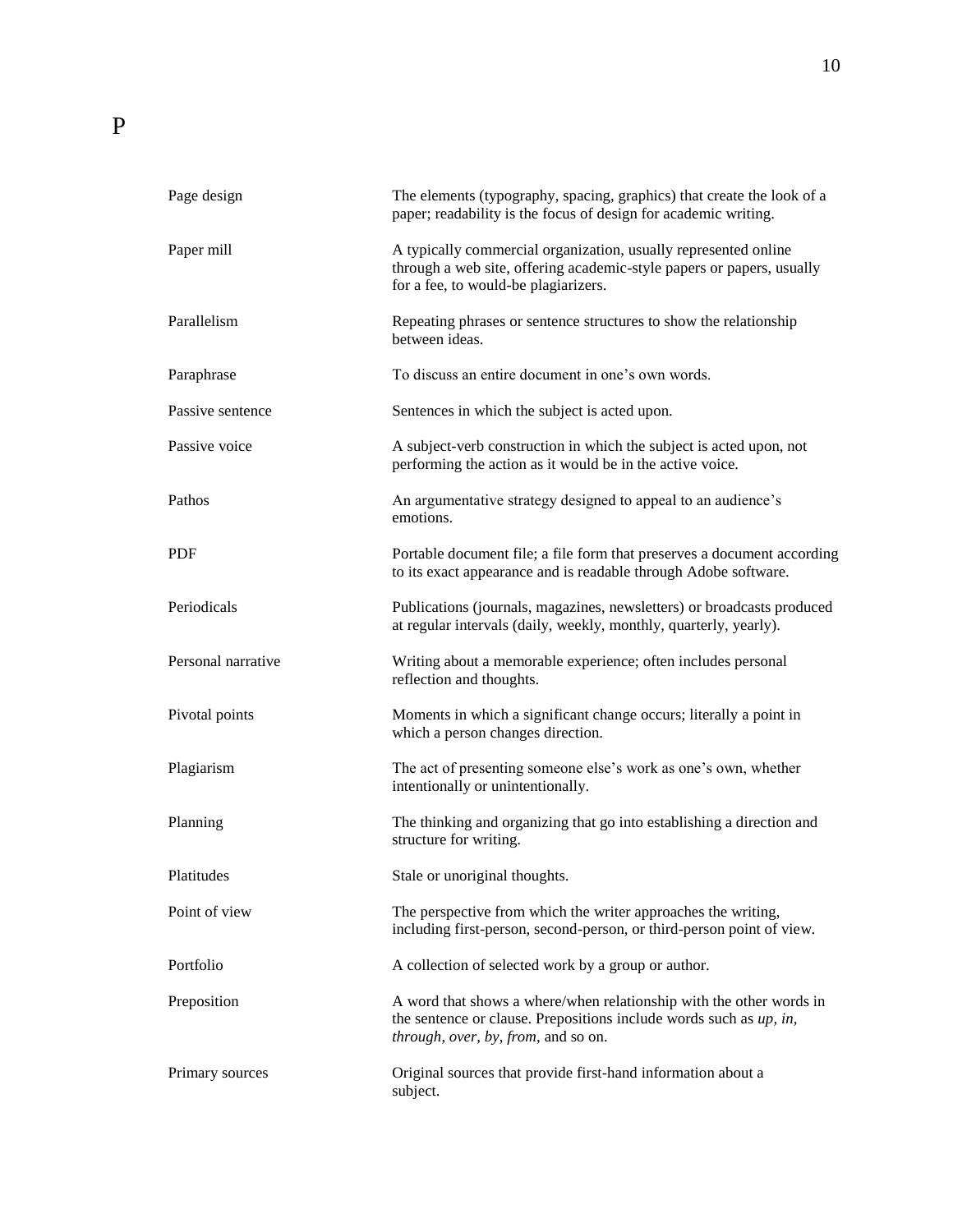| Pronoun       | A word that replaces a noun in a sentence to help alleviate<br>redundancy. Pronouns include words such as he, she, they, we, it, them,<br><i>his, her, and so on.</i> |
|---------------|-----------------------------------------------------------------------------------------------------------------------------------------------------------------------|
| Proofread     | The act of checking a document for errors before submitting it.                                                                                                       |
| Public domain | Materials provided by the government provided as a part of the "copy"<br>left" movement, or, generally speaking, documents over seventy-five<br>years old.            |
| Publish       | The act of sharing a completed work with another.                                                                                                                     |
| Purpose       | The goal of a piece of writing; for example, to inform, to convince, to<br>analyze, to persuade.                                                                      |

# Q

| <b>Oualifiers</b> | Words or phrases that limit or refine a claim, making it more<br>reasonable.                                            |
|-------------------|-------------------------------------------------------------------------------------------------------------------------|
| <b>Ouotation</b>  | A word-for-word statement or passage from an original source. In<br>writing, quotations are always set apart and cited. |

### R

| Rapport    | Personal connection, trust, and teamwork.                                                                                                                                                                                                                                                                                                                                                                                                                                                                                                                                                     |
|------------|-----------------------------------------------------------------------------------------------------------------------------------------------------------------------------------------------------------------------------------------------------------------------------------------------------------------------------------------------------------------------------------------------------------------------------------------------------------------------------------------------------------------------------------------------------------------------------------------------|
| Rebuttal   | A tactful argument aimed at weakening the opposing point of view.                                                                                                                                                                                                                                                                                                                                                                                                                                                                                                                             |
| Redirect   | To restate the main claim or argument.                                                                                                                                                                                                                                                                                                                                                                                                                                                                                                                                                        |
| Redundancy | Words used together that mean nearly the same thing. Also, the<br>repetitive use of a word or phrase when that word or phrase could be<br>replaced with another.                                                                                                                                                                                                                                                                                                                                                                                                                              |
| Redundancy | Words used together that mean nearly the same thing. Also, the<br>repetitive use of a word or phrase when that word or phrase could be<br>replaced with another.                                                                                                                                                                                                                                                                                                                                                                                                                              |
| References | Also known as <i>sources</i> , references are made up of information that has<br>been gathered from external works in order to provide evidence toward<br>a claims or to draw associations between authors within a paper.<br>References can be journal articles, books, information on websites,<br>magazines, videos, interviews or other documents. Most college<br>writing uses sources, but these references are generally limited to<br>specific forms and types by the course and/or instructor. APA insists<br>that references be scholarly in nature and generally asks that they be |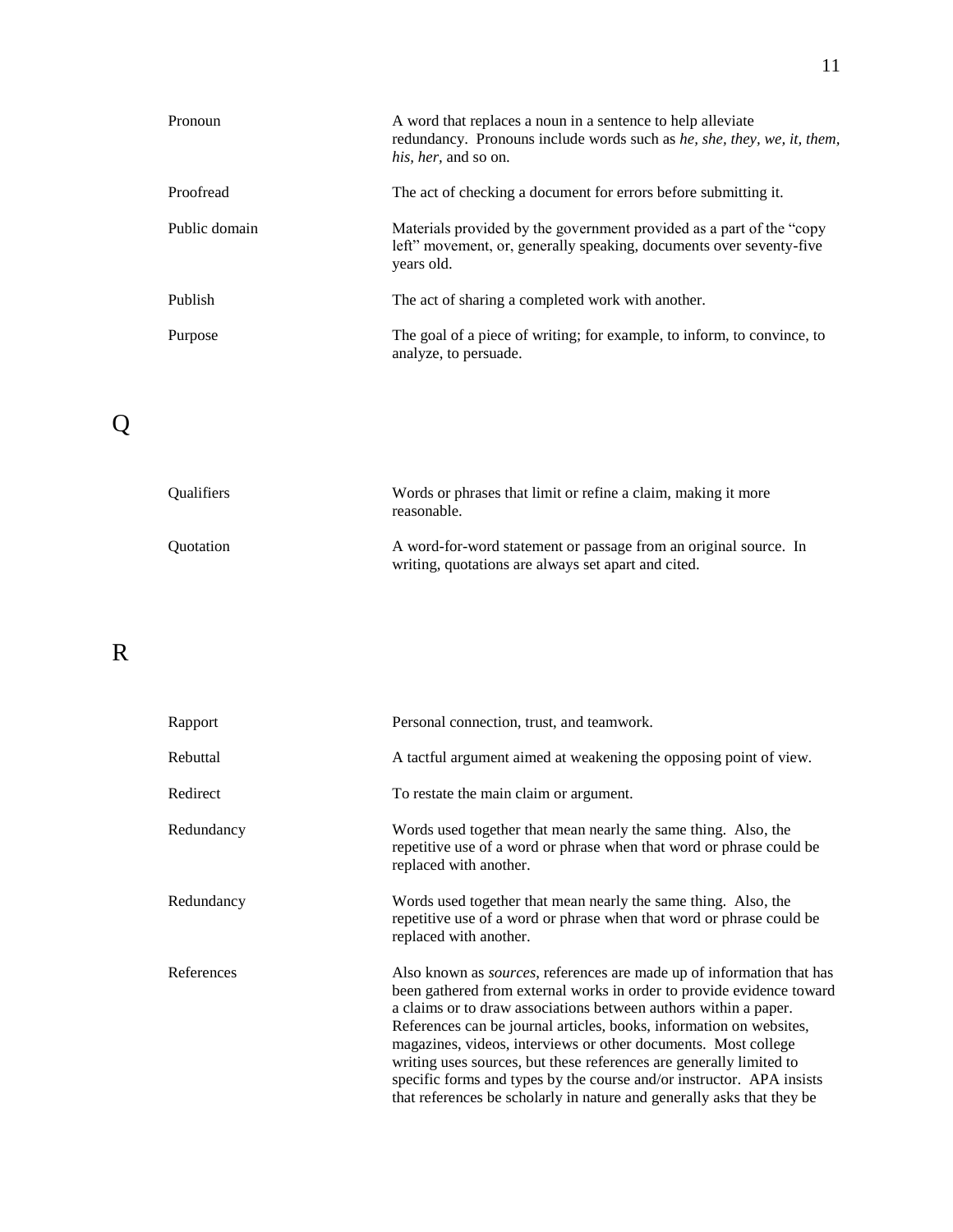|                   | peer reviewed. References should always be cited both in the body of<br>text and in the References page.                                                                                                                                                                                                                                                                                                                                                                                                                                                                                |
|-------------------|-----------------------------------------------------------------------------------------------------------------------------------------------------------------------------------------------------------------------------------------------------------------------------------------------------------------------------------------------------------------------------------------------------------------------------------------------------------------------------------------------------------------------------------------------------------------------------------------|
| Reference listing | A citation of a document that has been quoted, paraphrased, or<br>summarized within a paper and appears in the References page.                                                                                                                                                                                                                                                                                                                                                                                                                                                         |
| References page   | In APA, the References page is the last page of a paper. This page<br>includes an alphabetical listing of all the sources/references quoted,<br>summarized, and/or paraphrased within the paper. Source/reference<br>listings are expected to follow the APA citation style appropriate for<br>the particular type of source they refer to. Each listing is treated as an<br>individual, but reversed paragraph, with, the first line flush with the left<br>margin of the paper, and with each additional line of the<br>source/reference listing tabbed-in.                           |
| Refute            | To prove an idea or argument false, illogical, or undesirable.                                                                                                                                                                                                                                                                                                                                                                                                                                                                                                                          |
| Repetition        | Repeating words or synonyms where necessary to remind the reader of<br>what has already been said.                                                                                                                                                                                                                                                                                                                                                                                                                                                                                      |
| Research paper    | A fairly long paper, complete with a thesis statement, supporting<br>evidence, integrated resources, and careful documentation.                                                                                                                                                                                                                                                                                                                                                                                                                                                         |
| Restrictions      | Limitations of choice within an assignment.                                                                                                                                                                                                                                                                                                                                                                                                                                                                                                                                             |
| Résumé            | A brief document that outlines a person's employment objectives and<br>highlights the person's job skills, experience, and education.                                                                                                                                                                                                                                                                                                                                                                                                                                                   |
| Revising          | Improving and/or redirecting a draft through large-scale changes such<br>as adding, deleting, rearranging, and reworking.                                                                                                                                                                                                                                                                                                                                                                                                                                                               |
| Rhetoric          | The art of using language effectively.                                                                                                                                                                                                                                                                                                                                                                                                                                                                                                                                                  |
| Running head      | Running heads (aka running titles) are brief versions of the title that<br>appear in the top, left of each page, and are presented in all capital<br>letters. Running heads should be no more than 50 characters in length,<br>and no more than five words long. Due to their brevity, running heads<br>are often abbreviated versions of the title of the paper. On the title<br>page, the words Running head: precede the title (not in italics or in all<br>capital letters). The remaining pages of the paper include only the<br>abbreviated title without the additional wording. |
| Search engine     | An online research tool (e.g. Google, Yahoo) through which<br>researchers may search the internet for webpages, documents, etc.                                                                                                                                                                                                                                                                                                                                                                                                                                                         |
| Secondary source  | Sources that are at least once removed from the original source; sources<br>that provide second-hand information.                                                                                                                                                                                                                                                                                                                                                                                                                                                                       |

Second person The perspective or voice of direct address, in which the author or speaker addresses the reader or hearer using a second-person pronoun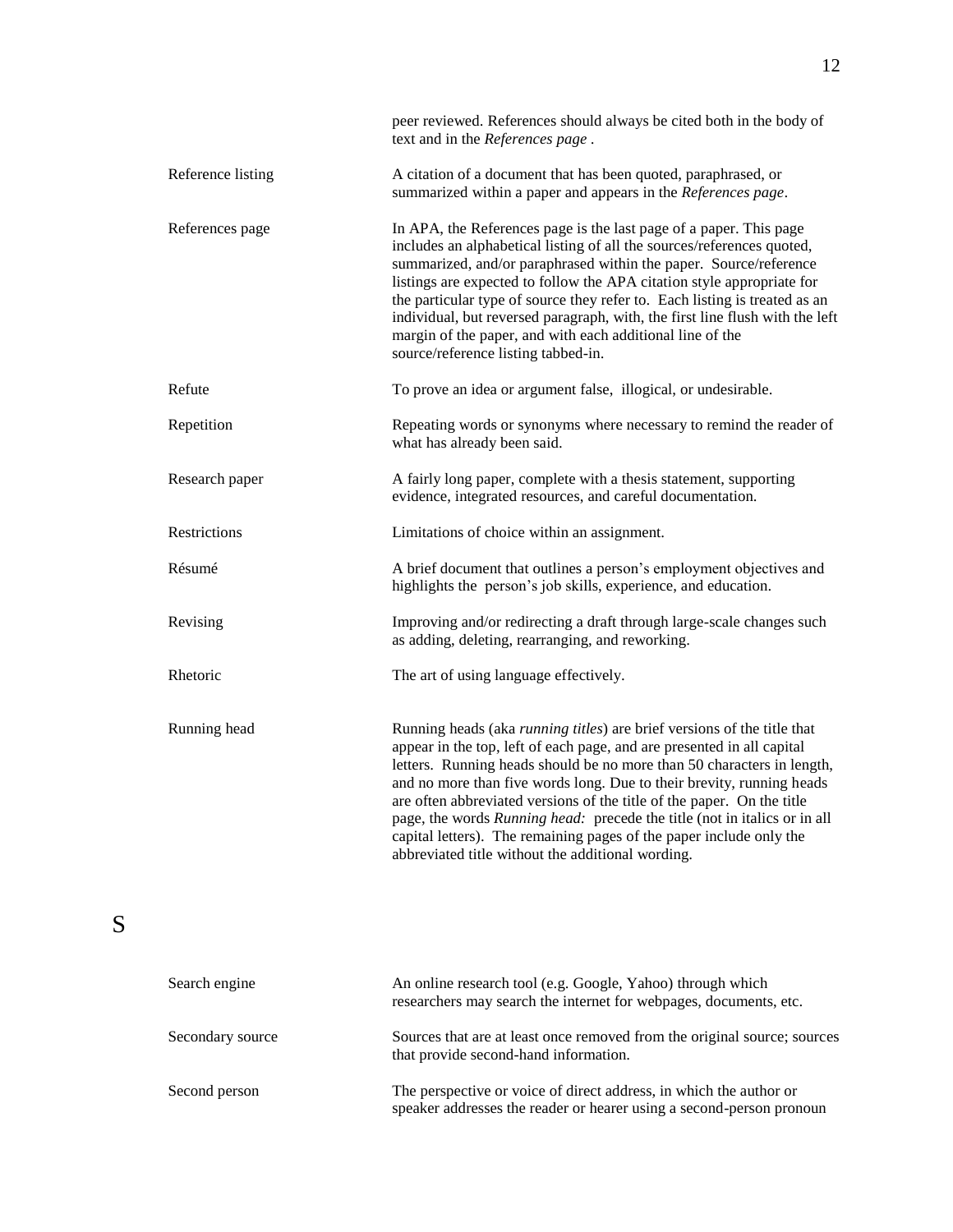|                      | (i.e. you), as if in conversation. Second person is useful when giving<br>individual direction or in some technical writing. But, due to its casual,<br>familiar, and often accusatory tone, it is highly discouraged in<br>academic writing.                                                                                                                                                                                                                                                                                                                                                         |
|----------------------|-------------------------------------------------------------------------------------------------------------------------------------------------------------------------------------------------------------------------------------------------------------------------------------------------------------------------------------------------------------------------------------------------------------------------------------------------------------------------------------------------------------------------------------------------------------------------------------------------------|
| Sensory details      | Sights, sounds, smells, tastes, textures, temperatures and other details<br>connected to the five senses—showing rather than telling about the<br>subject.                                                                                                                                                                                                                                                                                                                                                                                                                                            |
| Sentence combining   | The act of combining ideas in sentences to show relationships and to<br>make connections.                                                                                                                                                                                                                                                                                                                                                                                                                                                                                                             |
| Sentence expanding   | The act of extending basic ideas with different types of phrases and<br>clauses.                                                                                                                                                                                                                                                                                                                                                                                                                                                                                                                      |
| Sentence outline     | A more formal method of arrangement in which a writer states each<br>main point and essential detail as a complete sentence.                                                                                                                                                                                                                                                                                                                                                                                                                                                                          |
| Sentence variety     | The varying of beginnings, lengths, and types of sentences within a<br>paper in order to make the writing interesting to the reader.                                                                                                                                                                                                                                                                                                                                                                                                                                                                  |
| Sexist language      | Language that, unintentionally or not, accounts for only one gender<br>despite being directed toward a mixed audience.                                                                                                                                                                                                                                                                                                                                                                                                                                                                                |
| Showcase portfolio   | A collection of appropriate, finished pieces of writing.                                                                                                                                                                                                                                                                                                                                                                                                                                                                                                                                              |
| Slang                | Words considered to lie outside of the standard English language<br>because they are faddish, familiar to a few people, and may be<br>insulting.                                                                                                                                                                                                                                                                                                                                                                                                                                                      |
| Slanted question     | Questions that presuppose a specific answer.                                                                                                                                                                                                                                                                                                                                                                                                                                                                                                                                                          |
| Sources              | Also known as a <i>references</i> , sources are made up of information that<br>has been consulted to provide evidence within a paper. Sources can be<br>journal articles, books, information on websites, magazines, videos,<br>interviews or other documents. Most college writing uses sources, but<br>these sources are generally limited to specific forms and types by the<br>course and/or instructor. APA insists that sources be scholarly in<br>nature and generally asks that they be peer reviewed. Sources should<br>always be cited both in the body of text and in the References page. |
| Spatial organization | A pattern of organization in which the writer logically orders<br>descriptive details from far to near, left to right, top to bottom, and so<br>on. Also see camera-eye.                                                                                                                                                                                                                                                                                                                                                                                                                              |
| Style                | The variety, originality, and clarity of a piece of writing.                                                                                                                                                                                                                                                                                                                                                                                                                                                                                                                                          |
| Subject              | The general area covered by a piece of writing.                                                                                                                                                                                                                                                                                                                                                                                                                                                                                                                                                       |
| Summary              | Condensed representation, in one's own words rather than through<br>quotation, of the main points of a passage. Summary is designed to<br>extract the meaning of a piece of work in a form that essentializes the<br>original author's words.                                                                                                                                                                                                                                                                                                                                                         |
| Surface change       | The edited (corrected) words, phrases, and sentences in a piece of<br>writing.                                                                                                                                                                                                                                                                                                                                                                                                                                                                                                                        |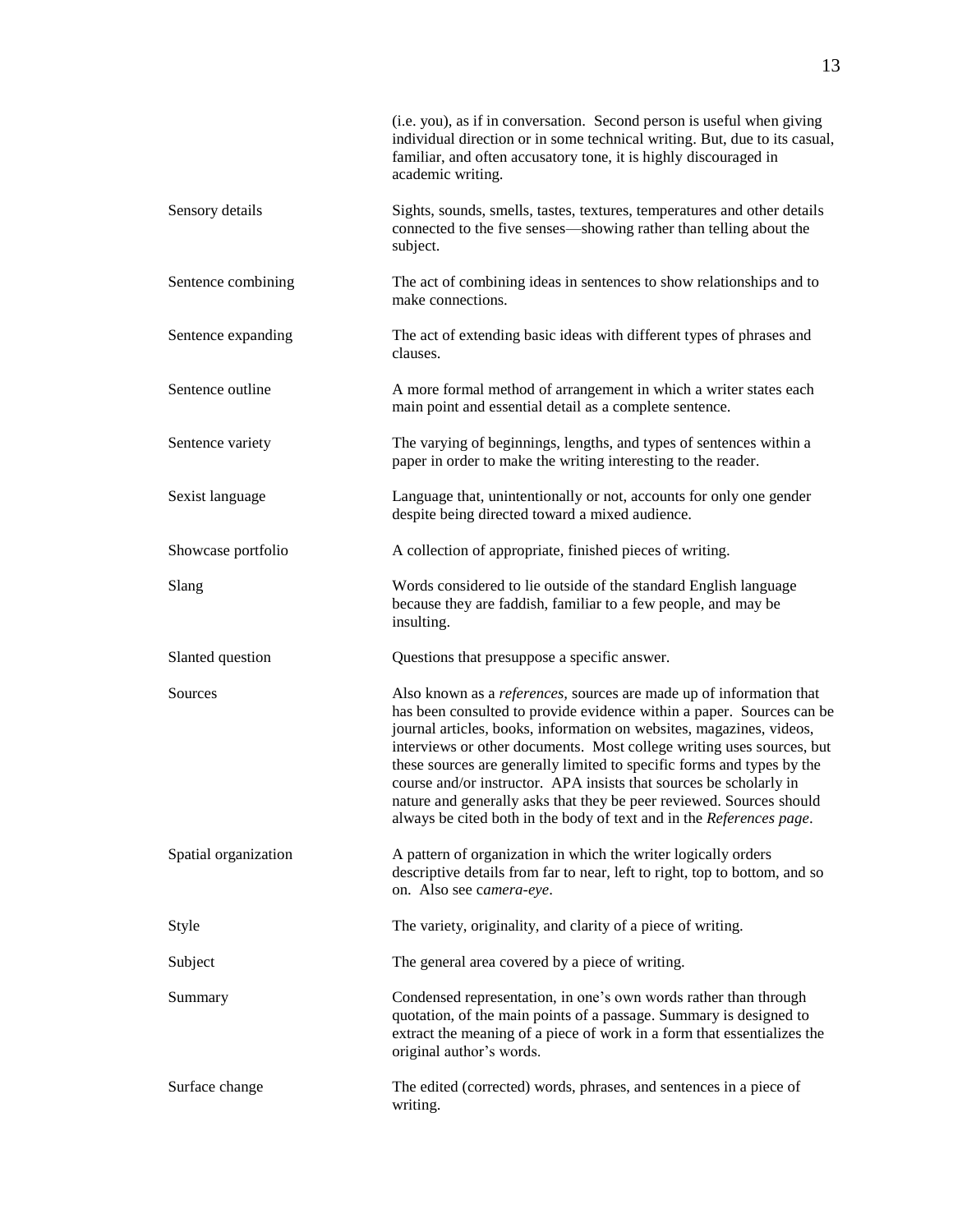| Surface error | A problem in word choice, grammar, mechanics, usage, etc. that do<br>little to harm the transference of meaning, but appear untidy and<br>unprofessional. |
|---------------|-----------------------------------------------------------------------------------------------------------------------------------------------------------|
|               |                                                                                                                                                           |

#### T

| Tab                     | A series of 12 spaces placed at the beginning of a paragraph. Can more<br>easily be accomplished by striking the "Tab" key.                                                                                                                                                                                                                                 |
|-------------------------|-------------------------------------------------------------------------------------------------------------------------------------------------------------------------------------------------------------------------------------------------------------------------------------------------------------------------------------------------------------|
| Tactful                 | Being sensitive to the feelings of others; avoiding unnecessary offense.                                                                                                                                                                                                                                                                                    |
| Taxonomy                | A system of classification of items--plants, animals, ideas, movements,<br>etc.                                                                                                                                                                                                                                                                             |
| Tertiary source         | Sources that provide third-hand information, such as wikis; though<br>these sources are a good place to begin to formulate ideas, using them<br>as evidence to drive an academic paper is highly discouraged at the<br>college-level.                                                                                                                       |
| <b>Thesis Statement</b> | A sentence or group of sentences that sum up the central idea of a piece<br>of writing; thesis statements serve as a map to the body of a paper.                                                                                                                                                                                                            |
| Third person            | The perspective or voice of indirect observation, in which the author or<br>speaker uses third person pronouns (e.g. he, she, they) to describe the<br>actions and interactions of persons with things and in places at which<br>the author or speaker is/was not present. In fiction, this is the voice of<br>the semi-omniscient or omniscient narrator.  |
| Thought details         | Impressions, emotions, predictions, and reflections; details that reveal<br>perceptions rather than sensations.                                                                                                                                                                                                                                             |
| Title page              | The page on which, in the APA style, the title of the paper, the name of<br>the author(s), and the name of the organization are identified. Title<br>pages are the first page of an APA style paper.                                                                                                                                                        |
| Title block             | The identifying information found on the title page of an APA style<br>paper. Title blocks are center-justified, and include, in descending<br>order, the title of the paper, the name of its author, and the organization<br>the paper is being written for (for papers written in college, this<br>organization is almost always the name of the school). |
| Tone                    | The overall feeling or effect created by a writer's thoughts and his or<br>her choice of words.                                                                                                                                                                                                                                                             |
| Topic outline           | A less formal method of arrangement in which the writer states each<br>main point and essential detail as a word of a phrase.                                                                                                                                                                                                                               |
| Transition              | Words or phrases that help tie ideas together.                                                                                                                                                                                                                                                                                                              |